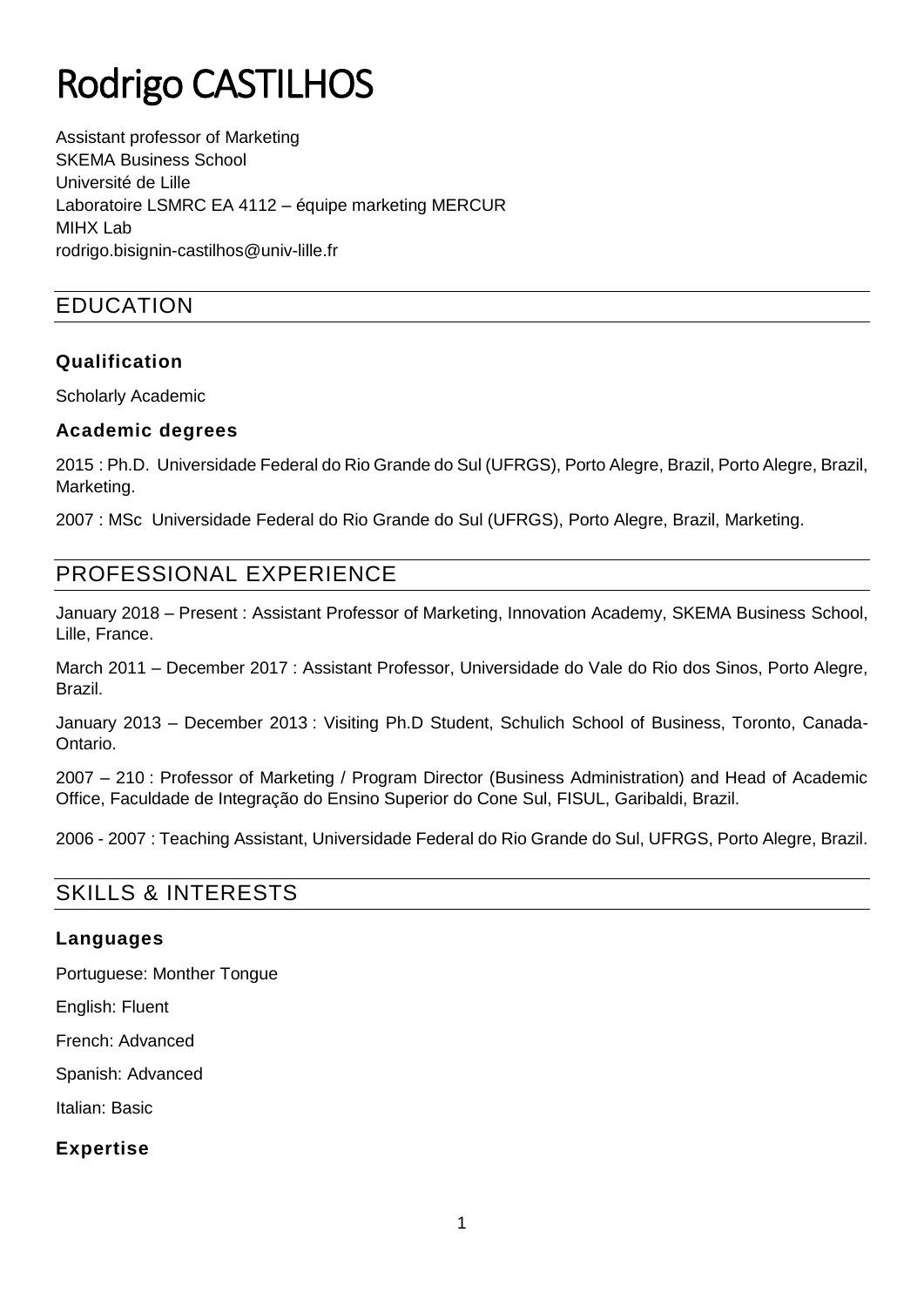Consumer Culture Theory Social Class Space and Markets Market Systems Qualitative Research Strategic **Marketing** 

# INTELLECTUAL CONTRIBUTIONS

## **Articles in journals**

CASTILHOS, R. (2019). Branded Places and Marketplace Exclusion. *Consumption, Markets & Culture*, doi: [https://doi.org/10.1080/10253866.2018.1561645.](https://doi.org/10.1080/10253866.2018.1561645)

CASTILHOS, R., & DOLBEC, P. (2018). Conceptualizing spatial types: characteristics, transitions, and research avenues. *Marketing Theory,* 18 (2), 154-168, doi [https://doi.org/10.1177%2F1470593117732455.](https://doi.org/10.1177%2F1470593117732455)

CASTILHOS, R., FONSECA, M., & BAVARESCO, V. (2017). Consumption, crisis, and coping strategies of lower class families in Brazil: A sociological account*. International Journal of Consumer Studies*. doi: DOI: 10.1111/ijcs.12341.

CASTILHOS, R., & FONSECA, M. (2016). Pursuing upward transformation: the construction of a progressing self among lower-class consumers. *Journal of Business Research*, 69 (1), 6-17.

CASTILHOS, R., & DOLBEC, P. (2016). Introducing a Spatial Perspective to Analyze Market Dynamics. Marketing Theory. Castilhos, R. (2015). Dinâmicas de Mercado no Espaço Urbano: Lógica Teórica e Agenda de Pesquisa" [translation: Market Dynamics at the Urban Space. Theoretical Logic and Research Agenda*]. Revista Brasileira de Marketing*, 14 (2), 154-165.

ROSSI, C., BORTOLI, L., & CASTILHOS, R. (2014). Análise bibliométrica da contribuição de marketing para outras ciências. *Revista de Ciências da Administraçao*, 16 (40), 29-44.

FISCHER, E., CASTILHOS, R., & FONSECA, M. (2014). The qualitative interview in marketing and consumer research: paradigmatic approaches and guideline*. Revista Brasileira de Marketing*, 13 (4), 67-69.

CASTILHOS, R., & PETERSEN-WAGNER, R. (2009). Frugalidade, avaliação de preços e classes sociais no varejo de calçados" [Frugality, price evaluation, and social class differences in shoes purchase]. *Revista Alcance* - UNIVALI, 16, 162-180.

CAVEDON, NEUSA R., CASTILHOS, R., BIASOTTO, L., CABALLERO, I., & STEFANOWSKI, F. (2007). Consumo, colecionismo e identidade dos bibliófilos: uma etnografia em dois sebos de Porto Alegre. *Horizontes antropologicos*, 28, 345-371.

CASTILHOS, R., & CAVEDON, NEUSA R. (2004). ercado Público de Porto Alegre: um espaço organizacional dividido entre o sagrado e o profano" [Porto Alegre Public Market: a space divided between sacred and profane]. REAd*. Revista Eletronica de Administraçao*, 37, 1-15.

#### **Articles in proceedings**

CASTILHOS, R., DOLBEC, P., FONSECA, M., & TREZ, G. (2018). Adopting a market orientation as a strategic response to market neo-liberalization. *AMA Conference.*

CASTILHOS, R. (2015). Consumer Socialization and Intergenerational Brand Loyalty in the Context of Soccer. In Eds. Kristin Diehl and Carolyn Yoon (Eds.) *ACR (Association for Consumer Research)* Conference, 399-403.

CASTILHOS, R. (2015). The Capitalizing Practices of Lower-Class Consumers in the Context of Higher Education. In Eds. Kristin Diehl and Carolyn Yoon (Eds*.) ACR (Association for Consumer Research) Conference*, 335-338.

CASTILHOS, R. (2015). Researching the Post-Industrial City: Assessing the Relations Between Space, Markets, and Society in Urban Places. In Eds. Kristin Diehl and Carolyn Yoon (Eds*.) ACR (Association for Consumer Research) Conference,* 329-334.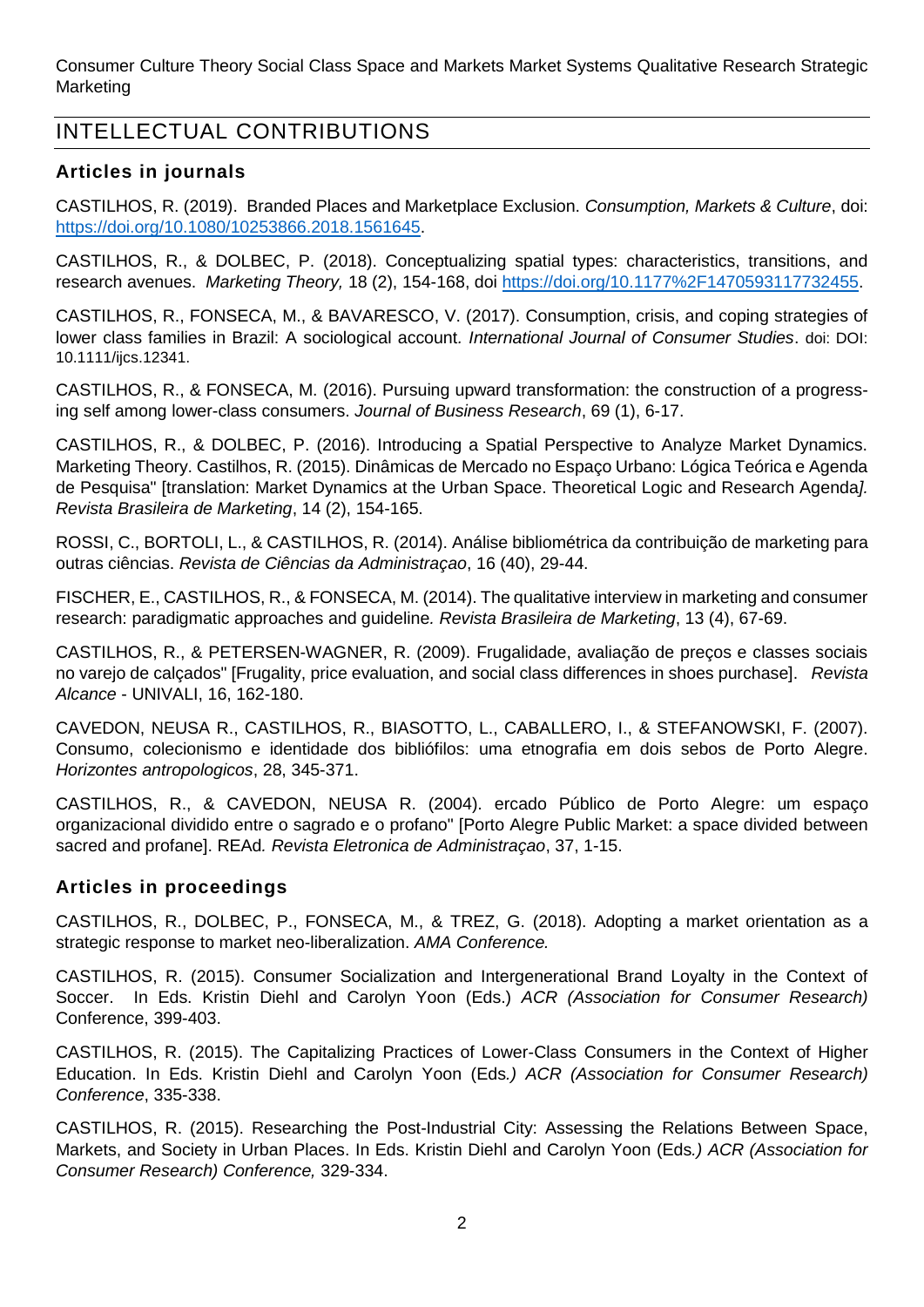CASTILHOS, R. (2014). Nuances of cooperation and competition among lower-class consumers. In Ed. June Cotte and Stacy Wood (Eds.) *ACR (Association for Consumer Research) Conference*, 260-264.

CASTILHOS, R. (2014). Conceptualizing the space of markets: how spatiality influences market dynamics. In Ed. June Cotte and Stacy Wood (Eds.) *ACR (Association for Consumer Research) Conference,* 265-270.

#### **Chapters, cases, readings, supplements**

CASTILHOS, R. (2012). Pesquisa exploratória" [Exploratory research]. In Zilles, Fernanda (Org.) (Ed.), Pesquisa Mercadológica. Sao Leopoldo: Unisinos.

CASTILHOS, R., & ROSSI, C. (2009). Subindo o morro: consumo, posição social e distinção entre famílias de classes populares. In Rocha, Angela da and Jorge Cesar Ferreira da Silva (Orgs.) (Eds.), *Consumo na Base da Pirâmide: Estudos Brasileiros* (pp. 49-74). Rio de Janeiro: Mauad.

SILVEIRA, CLEO S., KEISERMAN, B., CASTILHOS, R., GAVRONSKI, I., & CELSO, C. (2007). Relações entre valores pessoais, escolha do prestador de serviços e cesta de compras no contexto de supermercados" [The relations between personal values,store choice, and shopping in supermarkets]. In Angelo, Claudio Felisoni de and José Augusto Giesbrecht da Silveira (Orgs.) (Eds.), *Varejo Competitivo* (pp. 21-36). Sao Paulo: Saint Paul.

#### **Conference presentations**

CASTILHOS, R., DOLBEC, P., FONSECA, M., & TREZ, G. (2018, June). Market Orientation as a Competitive Response to Complexifying Markets. **Consumer Culture Theory Conference** (CCT), Odense, Denmark.

CASTILHOS, R., DOLBEC, P., FONSECA, M., & TREZ, G. (2018, February). Adapting to market transformations: How traditional religious schools remain competitive in a marketizing field. **Journal of Marketing Research Special Issue Conference on Marketing and Education**, Austin, United States of America.

CASTILHOS, R., DOLBEC, P., FONSECA, M., & TREZ, G. (2018, February). Adopting a market orientation as a strategic response to market neo-liberalization. **AMA Conference**, Austin, United States of America.

CASTILHOS, R. (2016, July). It's like a tsunami coming toward us": the consequences of interclass interactions for dominated consumers. **Consumer Culture Theory Conference** (CCT), Lille, France.

CASTILHOS, R. (2015). Consumer Socialization and Intergenerational Brand Loyalty in the Context of Soccer. **ACR (Association for Consumer Research) Conference**, New Orleans, Louisiana.

CASTILHOS, R. (2015). The Capitalizing Practices of Lower-Class Consumers in the Context of Higher Education. **ACR (Association for Consumer Research) Conference**, New Orleans, Louisiana.

CASTILHOS, R. (2015). Researching the Post-Industrial City: Assessing the Relations Between Space, Markets, and Society in Urban Places. **ACR (Association for Consumer Research) Conference**, New Orleans, Louisiana.

CASTILHOS, R. (2014). Participation at the roundtable: CCTing Latin America/Latinizing CCT. **Consumer Culture Theory Conference** (CCT), Helsinki, Finland.

CASTILHOS, R. & GORGE, H. (2014). Nuances of cooperation and competition among lower-class consumers**. Consumer Culture Theory Conference** (CCT), Helsinki, Finland.

CASTILHOS, R. (2014). Markets, Territory, and class reproduction: how markets produce segregating spaces. **Consumer Culture Theory Conference** (CCT), Helsinki, Finland.

CASTILHOS, R., VERESIU, E., & DOLBEC, P. (2014). Conceptualizing the space of markets: how spatiality influences market dynamics. **ACR (Association for Consumer Research) Conference**, Baltimore, Maryland.